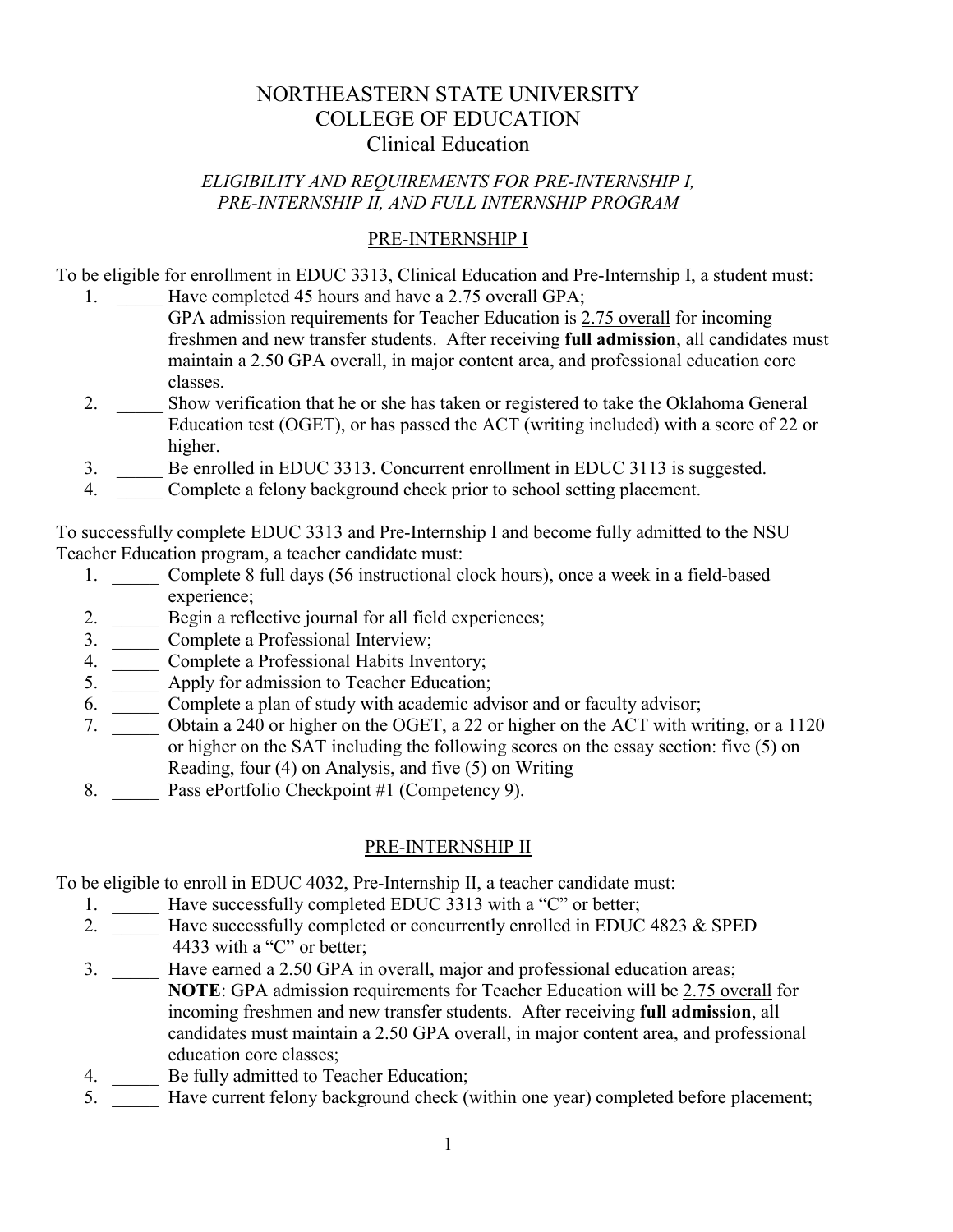- 6. \_\_\_\_\_ Be concurrently enrolled in the appropriate major and professional education methods course(s);
- **7.** \_\_\_\_\_ Have application on file in the Clinical Education office the semester prior to Pre Internship II. Prior to the Pre Internship II semester the application is placed on the COE website early in October for spring semester and early March for fall semester (review calendar for exact dates).
- 8. The Pre Internship II placement seminar is held prior to the Pre Internship II semester and attendance is required. Information as to time and date are embedded in the instruction page to the Pre-II application.

To successfully complete EDUC 4032, Pre-Internship II, the teacher candidate will:

- 1. Complete 10 full days (70 hours), one day per week in a field-based experience;
- 2. \_\_\_\_\_\_\_ Continue reflective journal for field experiences;
- 3. \_\_\_\_\_\_ Attend all required seminars;
- 4. \_\_\_\_\_\_\_ Turn in one lesson plan with reflection;
- 5. Turn in written assignments, reflections, and Activity Record;
- 6.  $\overline{\phantom{0}}$  Submit via Chalk  $\&$  Wire observation of lesson by cooperating teacher and peer;
- 7. Pass Checkpoint #2

During the Pre II semester the candidate will:

- 1. \_\_\_\_\_ Make application for Full Internship Program and graduation (application for Bachelor's degree; August  $1<sup>st</sup>$  for fall, January  $1<sup>st</sup>$  for spring;
- 2. \_\_\_\_\_ Complete a Placement Seminar for Full Internship Program, and interview if needed;
- 3. \_\_\_\_\_\_ Attend Orientation Seminar for Full Internship Program;
- 4. Take the appropriate Oklahoma Subject Area Test (OSAT).

### FULL INTERNSHIP PROGRAM

To be eligible to enroll in the NSU Full Internship Program, the teacher candidate must have:

- 1. \_\_\_\_\_\_\_ Application on file in the Clinical Education office the semester prior to Full Internship;
- 2. \_\_\_\_\_\_ Successfully completed Full Internship Placement Seminar
- 3. Successfully completed EDUC 4032 and ECED 4513, ELED 4563, or EDUC 4353;
- 4. A 2.5 GPA in overall, major and professional education areas;
- 5. **NOTE**: GPA admission requirements for Teacher Education will be 2.75 overall for incoming freshmen and new transfer students. After receiving **full admission**, all candidates must maintain a 2.50 GPA overall, in major content area, and professional education core classes;
- 6. \_\_\_\_\_ A "C" or better in all major and professional education courses;
- 7. \_\_\_\_\_ Attended Full Internship Orientation Seminar.
- 8. \_\_\_\_\_\_ Complete a background check (within one year) prior to placement.
- 9. One attempt to pass the Oklahoma Subject Area Test (OSAT);

To successfully complete the NSU Full Internship Program, the teacher candidate will:

- 1. Complete a traditional 80 day (560 instructional clock hours) intern teaching placement in an accredited school setting or one of the following Flexible Internship options:
	- a) 4 days per week/14 weeks (plus 35 hours of seminar) 392 hours
	- b) 5 days per week/11 weeks (plus 35 hours of seminar) 385 hours
- 1. Attend all required seminars;